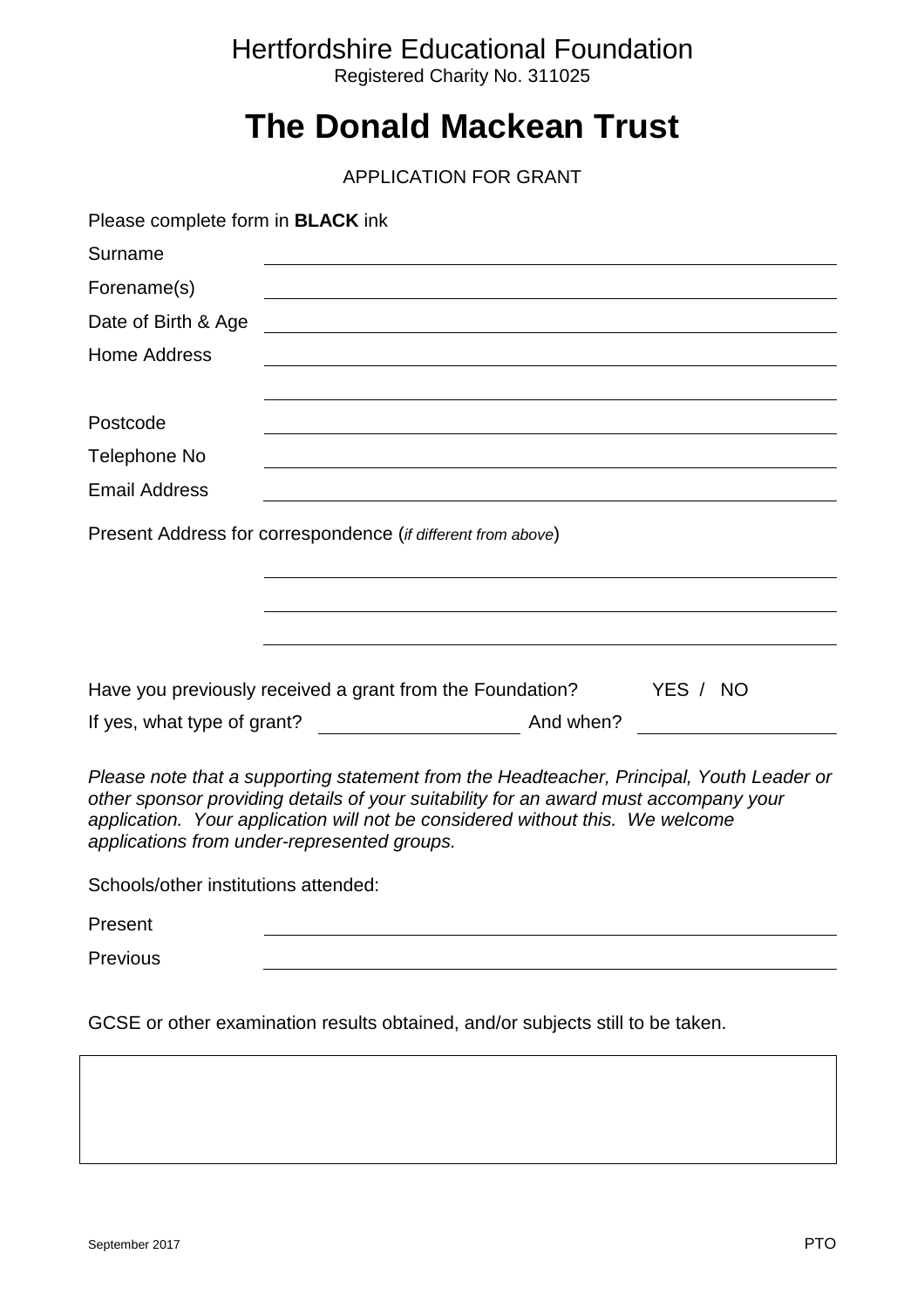School offices held/extra curricular activities/youth organisations to which you belong:

#### **Amount of grant for which application is made**: £

#### **Purpose for which Grant is required:**

- (1) Please give the name of organisation involved and state which course of study or other educational activity you wish to take part in.
- (2) Please give details of the Apprenticeship, Traineeship or vocational pathway you wish to take part in.
- (3) Special equipment or support that you require? Please give estimated cost(s)/details.

*Please attach a more detailed statement explaining your reasons for wishing to participate in the above activity and how the grant will help you.*

Expected dates of course/activity

Estimated cost of course/activity/equipment  $E$ 

Please give any other relevant information relating to your circumstances/needs.

If you have applied to any other body for help with this particular expenditure please give details:

Signature of applicant

#### **I certify that the applicant is a Hertfordshire resident**

| Signed | Date   |                          |
|--------|--------|--------------------------|
| Print  | Please | Parent / Guardian        |
| Name   | circle | other responsible person |

#### **Please return the completed form and supporting statement to:**

Hertfordshire Educational Foundation, c/o SFAR102, Six Hills Way, Stevenage, Herts SG1 2FQ **OR email** [HertfordshireEducationalFoundation@hertfordshire.gov.uk](mailto:HertfordshireEducationalFoundation@hertfordshire.gov.uk)

#### **Please note that all documents must be received by the application closing date.**